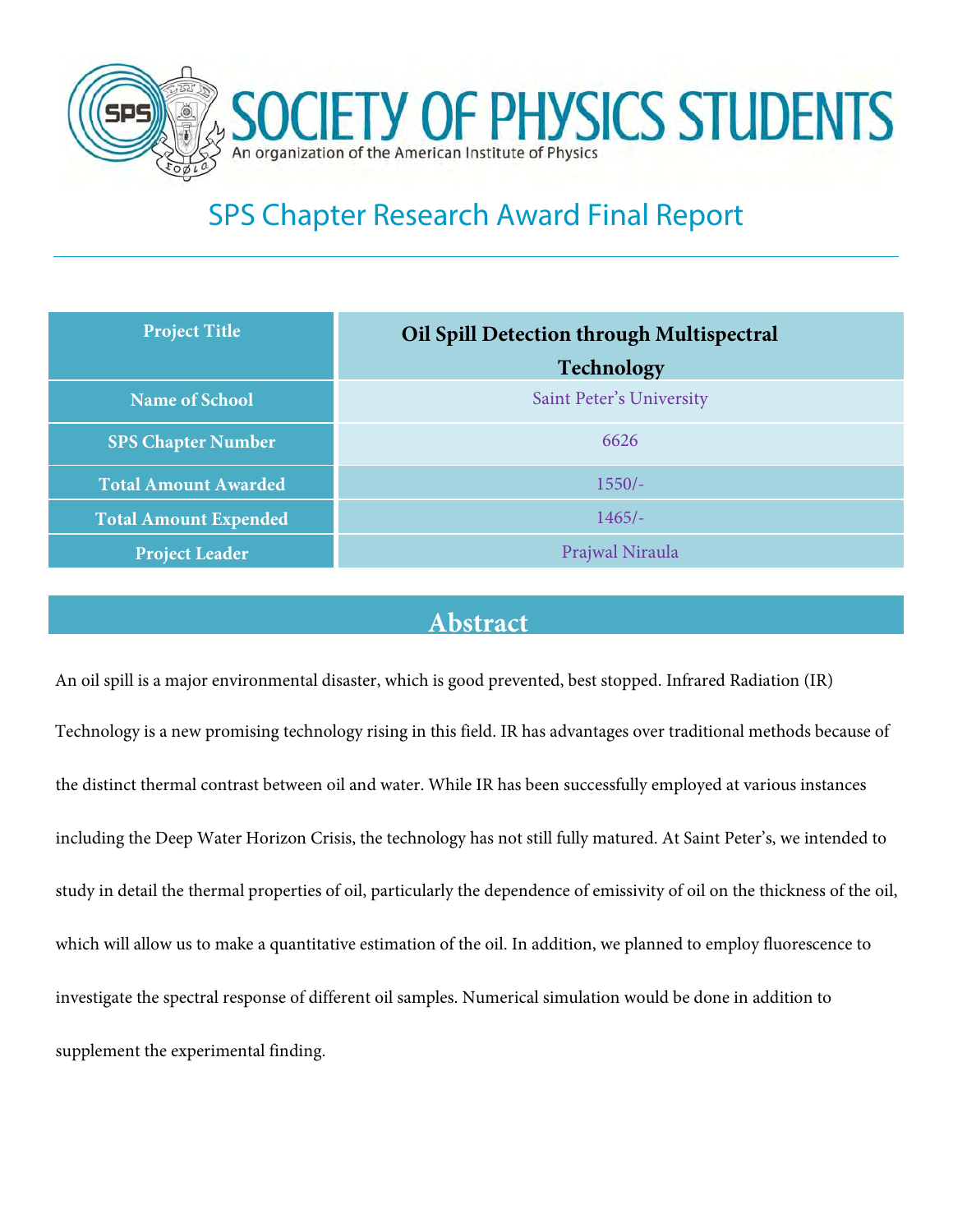# **Statement of Activity**

#### **Introduction:**

Every object above absolute zero emits radiation. For the body at the room temperature which is around 300 K, the major part of the radiation falls in infrared region. Thus, IR due to its ubiquity is a very handy technology in detecting objects. In oil spill detection, the thermal contrast of oil and water [1] allows us to localize the boundary of the oil. Even though the water and oil are about the same temperature, an IR camera registers different temperatures owing to the different emissivity of oil and water as shown in the image below. We intended to measure the dependence of emissivity of oil on thickness. Previous investigation has been directed at studying varieties of oils and their properties. We will be particularly focusing on using crude oil, which has not been studied as extensively.



Fig 1. An optical Image (left) and infrared image (right) of oil drop of a crude oil taken at room temperature.

#### **Procedure:**

For our experiment we used a Camera FLIR® 420 Series. We used three different types of oil, although we focused primarily on the crude oil. Before starting the experiment we calibrated the camera against a standard bolometer available in the lab. Then, we took a water and oil mixture, and with the help of IR camera we tried to see if there was any relation between thickness and emissivity. This was tried in two ways: first, allowing the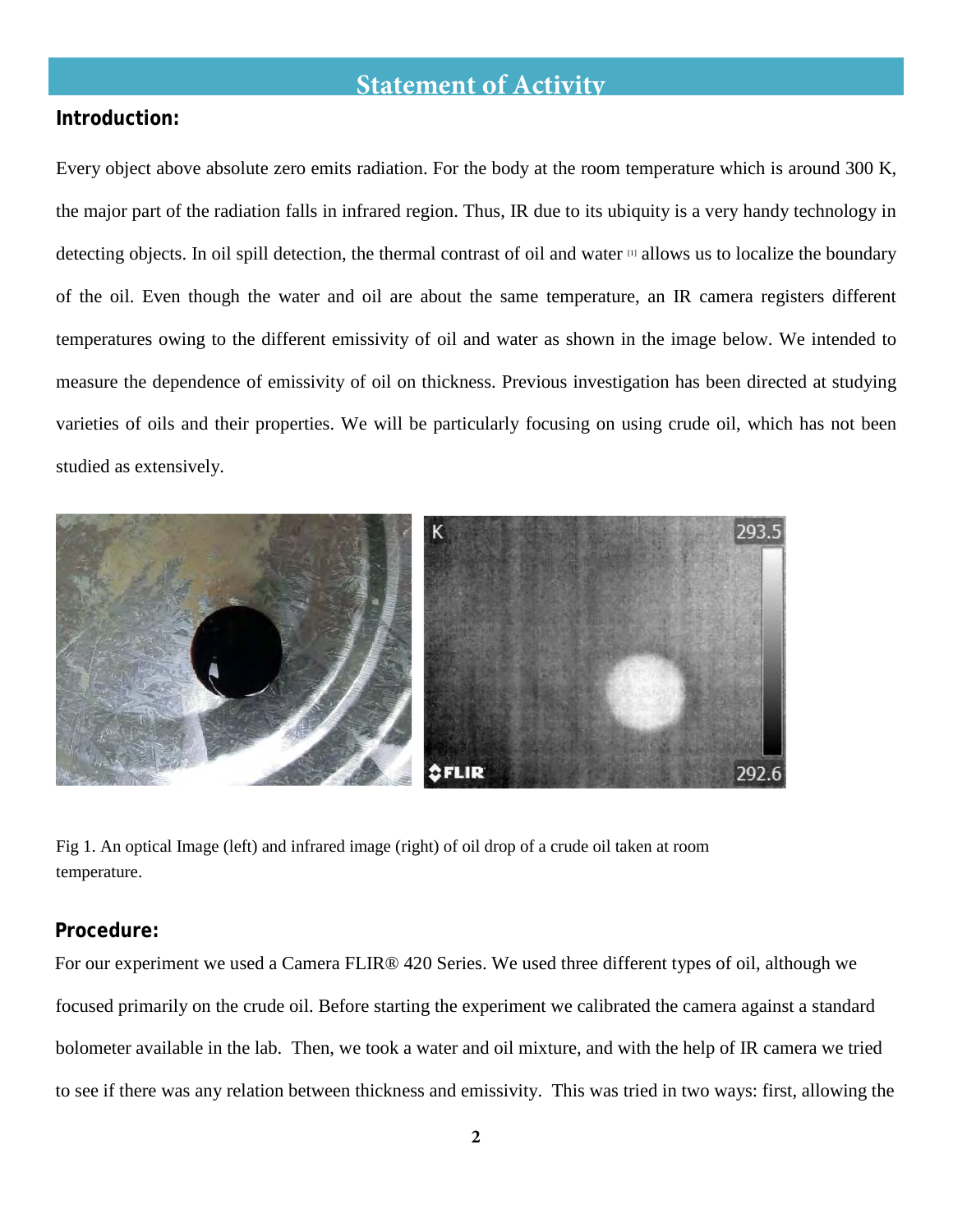surface area for a given volume of oil on the surface of water to increase, and second, having a small boundary within the bigger container so as to contain the surface of oil itself and change thickness with volume. Previous research has shown that for crude oils the emissivity contrast between oil and water is supposed to transition from positive to negative at about 50  $\mu$ m and 150  $\mu$ m  $(2,3)$ , and we tested if this could also be seen with our crude oil sample. Also we had gained the tunable laser from the funds provided by SPS to perform experiments related to laser heating, and fluorescence.

#### **Finding:**

We began our research by calibrating the IR camera. The error percentage of the camera as mentioned in the manual is  $+/- 2$ <sup>o</sup>C. When tested against a thermocouple with tolerance of 0.2 <sup>o</sup>C, we were able to verify this claim.



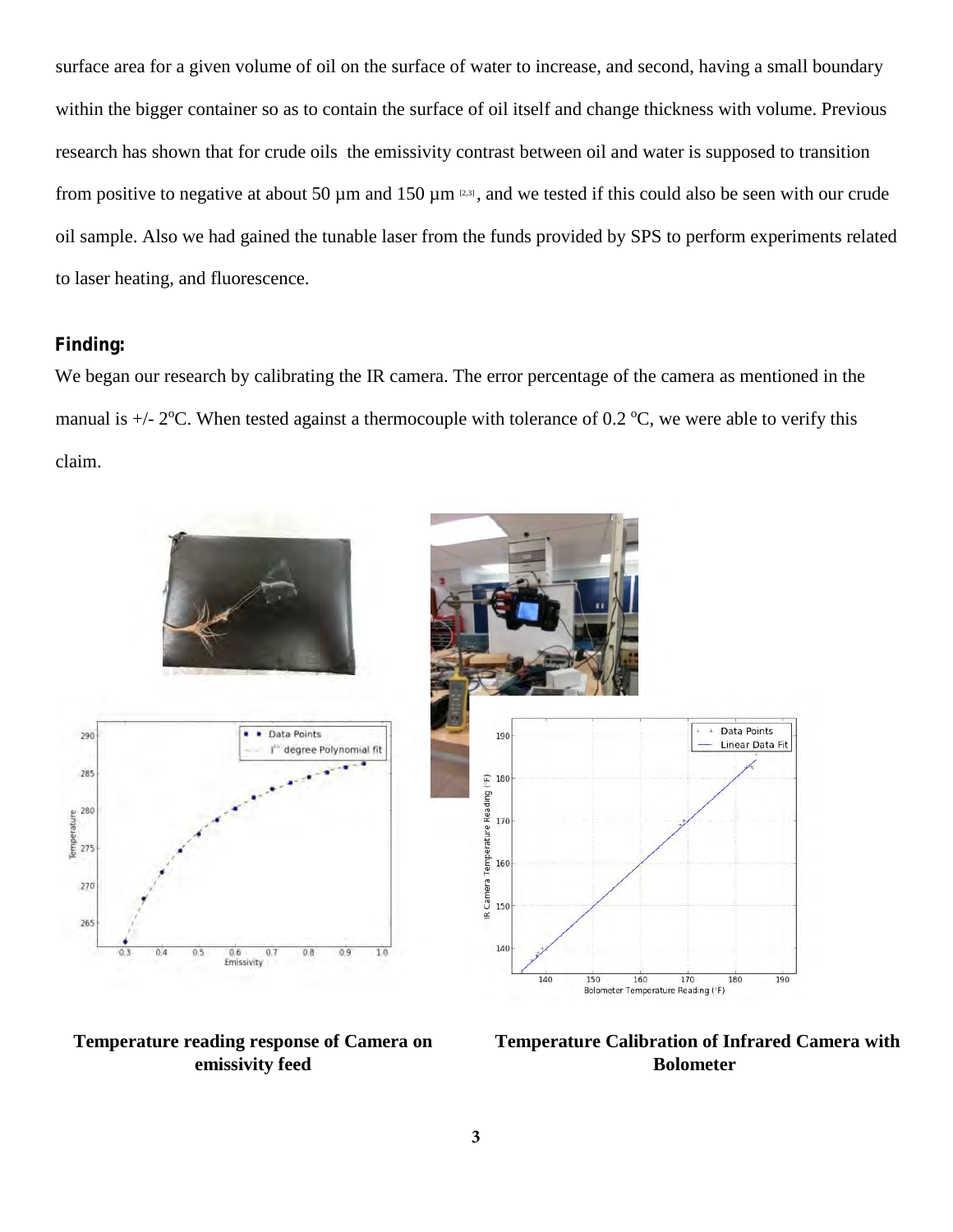For this we used a blackbody to calibrate the camera as shown in the figure above, which simply consisted of an aluminum plate covered with a black sheet of paper. Since a heater was used which had preset temperature steps, we were able to calibrate only over the certain temperature range. We were also interested to study the role of emissivity feed in the camera and its temperature response. As shown in the graph above, we were able to get a good fit with a fourth degree polynomial fit for the data. From the data we could also see that the range of 0.9 – 1, where most of the emissivity coefficients fall, is not very sensitive region to work with. When we conducted the experiment, we were not able to find a clear cut signal for the oil detection in order to determine the thickness. Also as seen in the diagram below, while the relative temperature difference between oil and water is detectable, the difference lied within the error range of camera  $+/- 2K$ , which made us conclude that our IR camera is not effective to measure the relation between emissivity and thickness. [The initial difference is primarily because the oil has yet to thermalize with the water.]



**Temperature Variation with thickness of oil with thickness** 

 **Temperature Difference between Oil and water variation** 

Then we went onto measure the fluorescence. The three major oil samples used in the research are Maxi guard Automatic Transmission Fluid, Maxi guard Motor Oil and Texas Crude Oil. While these oils are physically distinguishable through the color, they also produced three distinguishable fluorescence spectra, which were recorded and studied. We have been able to distinguish the three oil samples from their respective fluorescence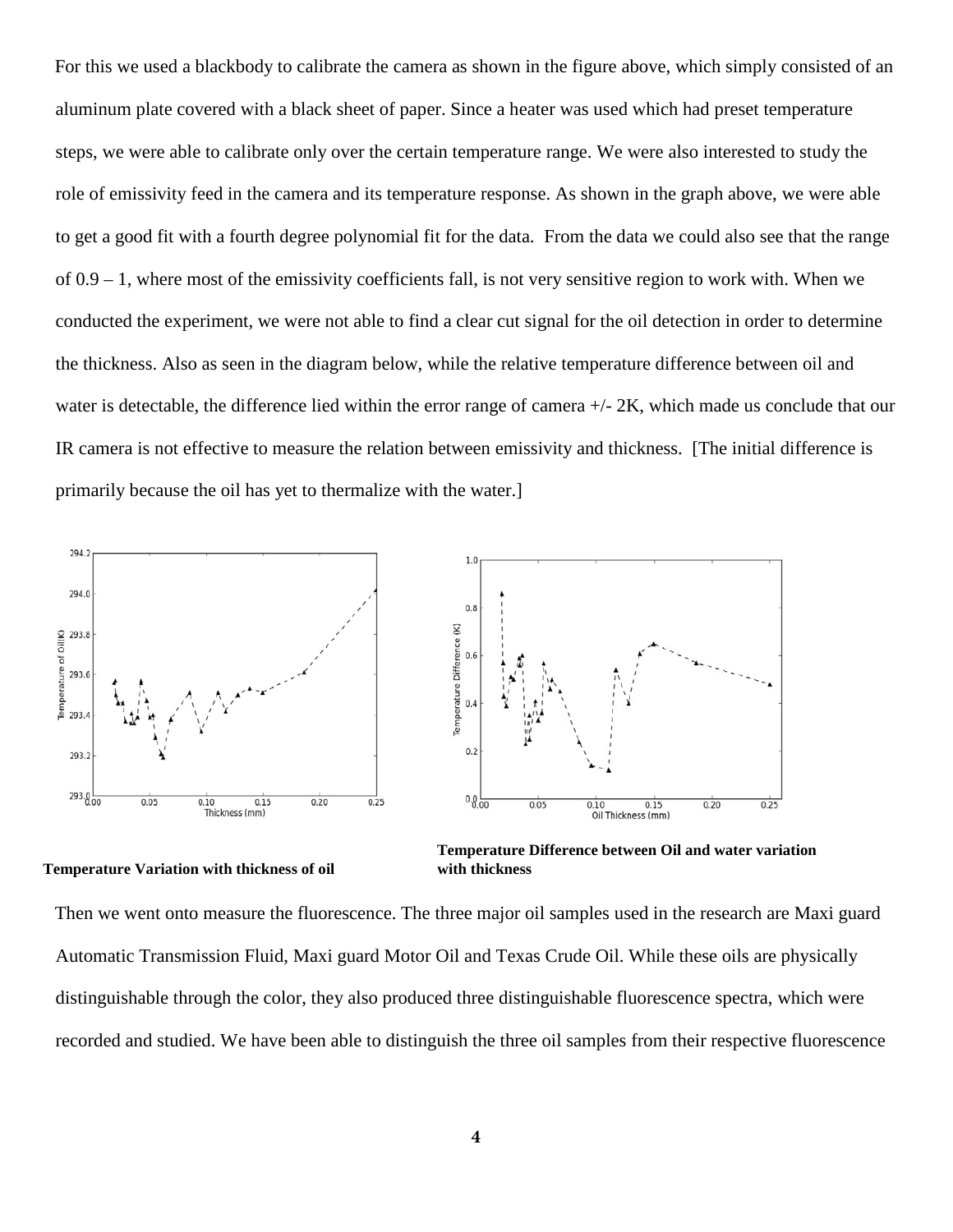spectrum. This technique would be particularly helpful when dealing with more species of oil, and in fact is already performed in industry through flouro-spectrometry.



In addition to that, we performed laser simulation with the new laser we acquired. It was clear that we can potentially differentiate between the oil surface and water surface, as oil absorbs the laser power more readily than the water for the lasers in visible spectrum, which would correspond to a higher rise in temperature. When oil is present we see a rise of temperature as high as 15K from the background temperature in steady conditions, which is easily detectable by the infrared camera. A more accurate temperature measurement would also allow us to infer the thickness of the oil sample. However, this value is would depend on the environmental factors such as environmental temperature and would require more extensive research. Since we lacked instruments to accurately calibrate the laser, we could not match our simulation with the experimental finding for laser heating. With the table top laser we bought with SPS funding we were not able to obtain significantly better results primarily due to the absence of a radiometer that would allow us to calibrate the laser power.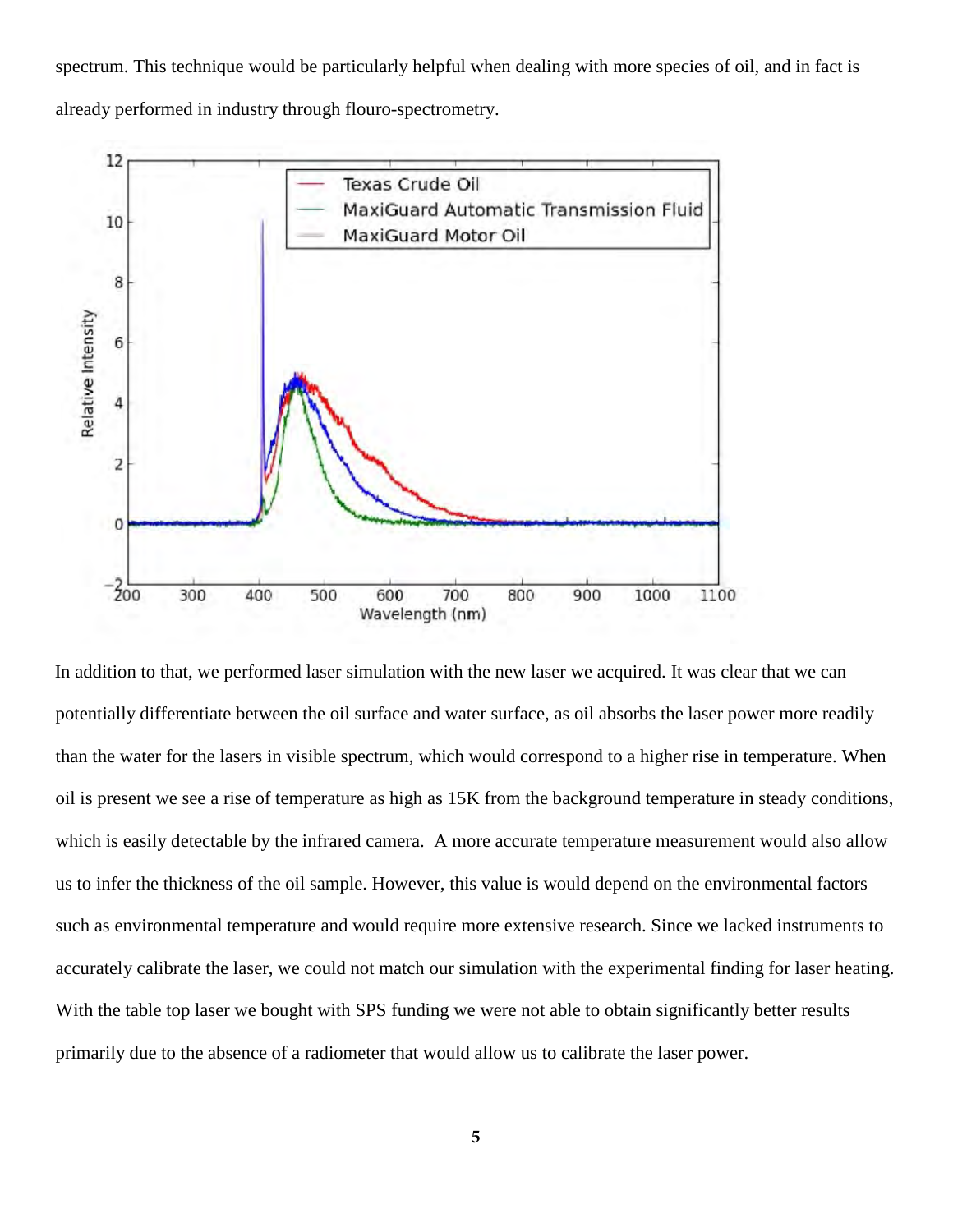

Experimental and simulation of laser heat profiling of a crude oil sample.

#### **Conclusion:**

From the experiments we performed we came to the conclusion that while Infrared Technology is helpful in determining the surface area of the oil, using it to measure the thickness is not viable, as more precise measurement would be needed. On the other hand spectroscopy and laser stimulation show more promising avenues in determining the thickness of the oil sample.

## **Bibliography**

1. Shih, Wei-Chuan and A. Ballard Andrews. *Modeling of thickness dependent infrared radiance contrast of native and crude oil covered water surfaces*. Optical Society of America.

2008.

2. Goodman, R.H., *The remote sensing of oil slicks*. 1989, Chichester, UK: John Wiley and Sons. p. 39-65.

3. Hus, L., *Remote Sensing Of Oil Spills In Thermal Infrared - Contour Line Effect*  IEEE International Geoscience and Remote Sensing Symposium (IGARSS), 1991. **3**: p. 1315 - 1317.

**6**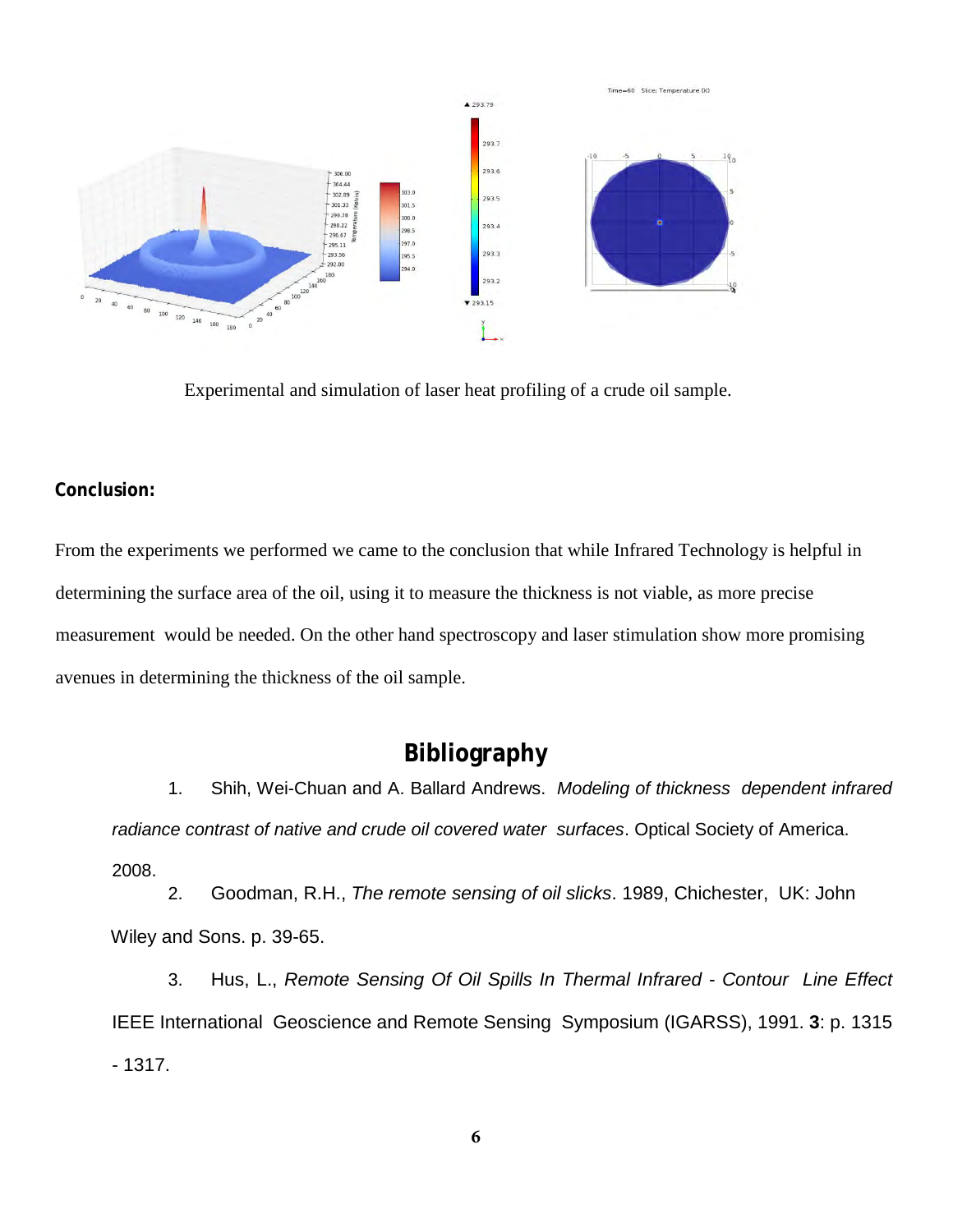# **Impact Assessment:**

At our college, the research is primarily done in the field of plasma. However, recently the scope of research has expanded with the joining of Dr. Debing Zeng. This project helped to entrench the options of research available for Saint Peter's Students as we now have more facilities to do better research. With regard to this specific project, students from different departments came together to discuss their ideas, and while physics students took the lead, we all learned to solve problems as a group. Everyone involve enjoyed the experience, and took back some meaningful skills that will be helpful in the future.

| How many students from your SPS chapter were                                                                 | 6                                                                                                                                                                                                                                                        |
|--------------------------------------------------------------------------------------------------------------|----------------------------------------------------------------------------------------------------------------------------------------------------------------------------------------------------------------------------------------------------------|
| involved in the research, and in what capacity?                                                              |                                                                                                                                                                                                                                                          |
| Was the amount of money you received from SPS                                                                | Yes.                                                                                                                                                                                                                                                     |
| sufficient to carry out the activities outlined in your                                                      |                                                                                                                                                                                                                                                          |
| proposal?                                                                                                    |                                                                                                                                                                                                                                                          |
| Could you have used additional funding? If yes, how                                                          |                                                                                                                                                                                                                                                          |
| much would you have liked? How would the additional                                                          |                                                                                                                                                                                                                                                          |
| funding have augmented your activity?                                                                        |                                                                                                                                                                                                                                                          |
| Do you anticipate continuing or expanding on this<br>research project in the future? If yes, please explain. | Yes. Our friend Joseph Ghobriel is taking on the<br>experiment, and he will probably expand the result.<br>Also Dr. Zeng told us about a collaboration with some<br>colleagues in China. Hence we should have more<br>interesting results in the future. |
| If you were to do your project again, what would you do<br>differently?                                      | Not much, though, we would have probably involved<br>more people.                                                                                                                                                                                        |

### **Key Metrics and Reflection**

#### **Press Coverage**

*Spotting and Measuring Oil Spills*" in SPS Observer. Spring 2015. URL: http://www.spsobserver.org/2015/spring-building-blocks.pdf